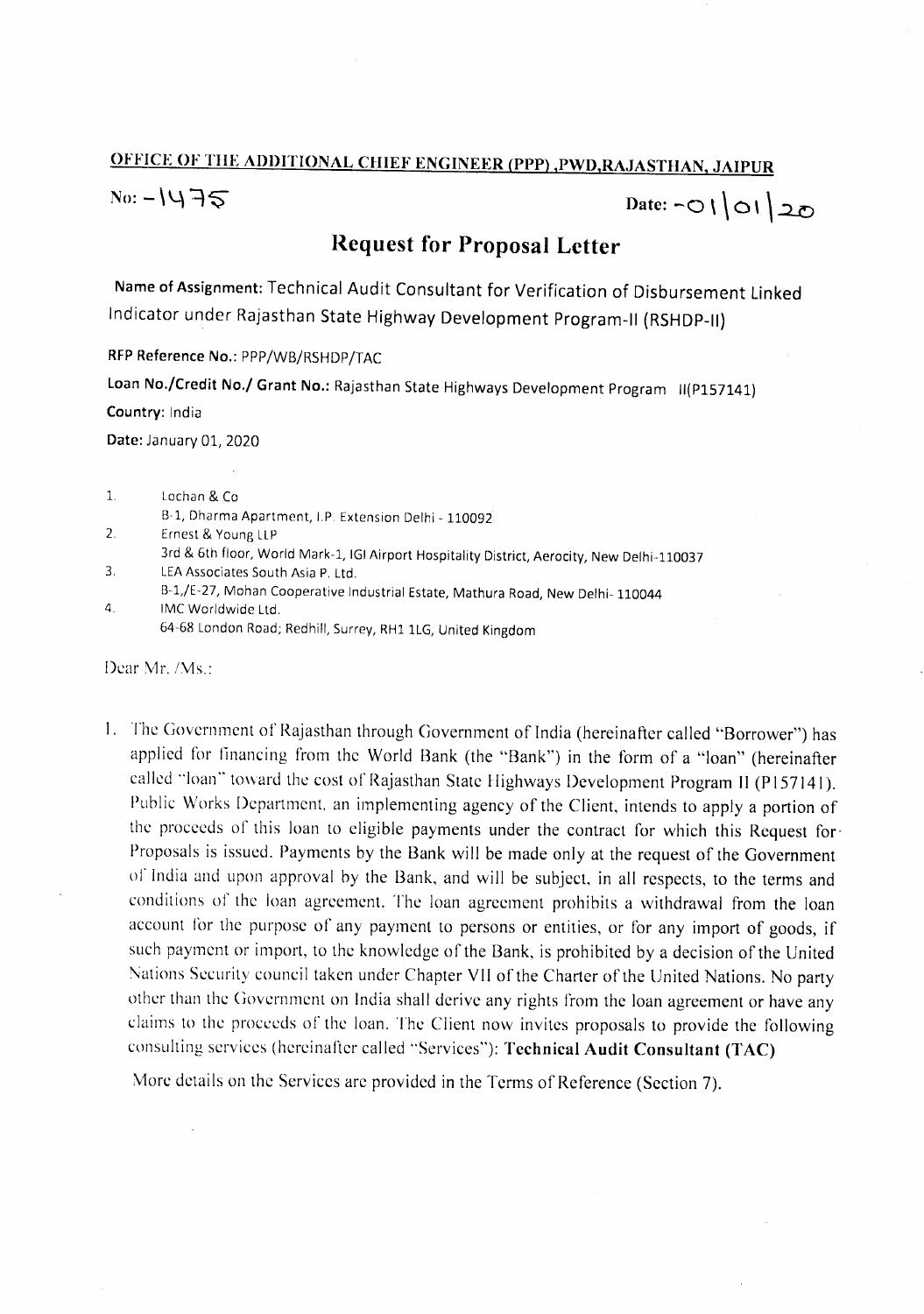2. This Request for Proposals (RFP) has been addressed to the following shortlisted Consultants:

| S. No.                | Name of Shortlisted Consultants:                                                      |
|-----------------------|---------------------------------------------------------------------------------------|
| $\mathbf{1}$ .        | Lochan & Co                                                                           |
|                       | B-1, Dharma Apartment, I.P. Extension Delhi - 110092                                  |
| 2 <sub>1</sub>        | Ernest & Young LLP                                                                    |
|                       | 3rd & 6th floor, World Mark-1, IGI Airport Hospitality District, Aerocity, New Delhi- |
|                       | 110037                                                                                |
| 3.                    | LEA Associates South Asia Pvt. Ltd.                                                   |
|                       | B-1,/E-27, Mohan Cooperative Industrial Estate, Mathura Road, New Delhi-110044        |
| $\mathcal{A}_{\cdot}$ | IMC Worldwide Ltd.                                                                    |
|                       | 64-68 London Road; Redhill, Surrey, RH1 1LG, United Kingdom                           |

- 3. It is not permissible to transfer this RFP to any other firm.
- 4. A firm will be selected under Quality and Cost Based Selection procedures and in a Full Technical Proposal (FTP) format as described in this RFP, in accordance with the Bank's "Procurement Regulations for IPF Borrowers" July 2016 Revised November 2017 ("Procurement Regulations"), which can be found at the following website: www.worldbank.org

The RFP includes the following documents:

Section 1 - Request for Proposals Letter

Section 2 - Instructions to Consultants and Data Sheet

Section 3 - Technical Proposal - Standard Forms

Section 4 - Financial Proposal - Standard Forms

Section 5 Eligible Countries

Section 6 - Fraud and Corruption

Section 7 - Terms of Reference

Section 8 - Standard Forms of Contract (Time-Based)

Please inform us by 06.01.2020, in writing at Office of Additional Chief Engineer(PPP) Nirman Bhawan, Jacob Road, Civil Lines, Jaipur -302006, Rajasthan, India, by facsimile +91 141 2223547, or by E-mail aceppp.pwd@rajasthan.gov.in:

- (a) that you have received this Request for Proposals; and
- (b) whether you intend to submit a proposal alone or intend to enhance your experience by requesting permission to associate with other firm(s) (if permissible under Section 2, Instructions to Consultants (lTC), Data Sheet 14.1.1).